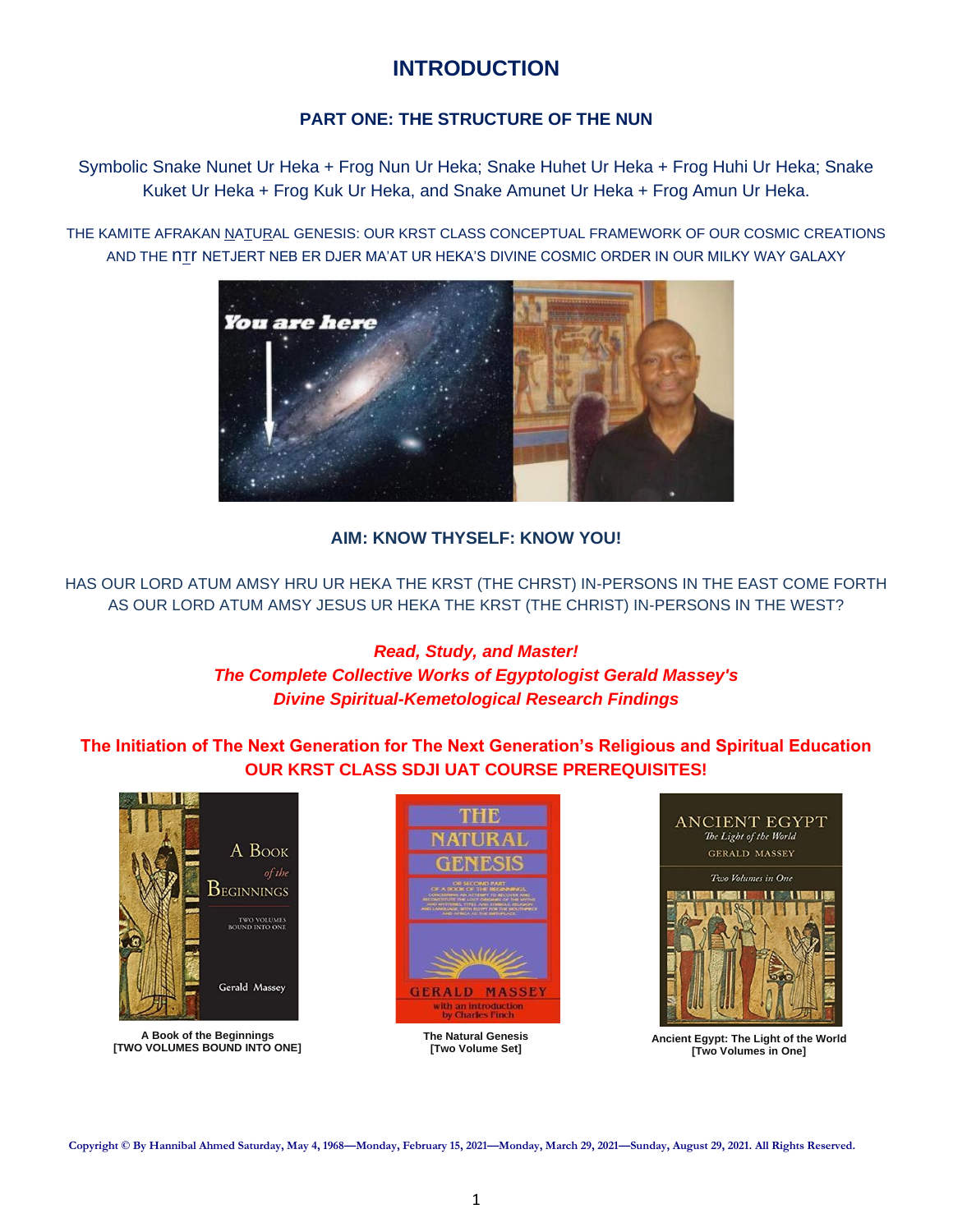**A.** APPROACH & METHODOLOGY TO THE RECOVERY OF THE DIVINE & SACRED KNOWLEDGE OF SELF: THE KNOWLEDGE OF ONESELF: KNOW THYSELF! KNOW YOU AND YOUR UTTERANCES OF THE REU NU PERT EM HRU UR HEKA IN-PERSON!

LEARN TO UNDERSTAND HOW ONESELF'S BIRTH IN THE WEST'S RELIGIOUS & SPIRITUAL CULTURES' IMPACTS ONESELF'S RELIGIOUS AND DIVINE FOREVER-LIVING SPIRITUAL MIND SPIRITUAL MIND & PRACTICES DAILY IN GLOBAL WESTERN & EASTERN SOCIETY, NOW!

DOES DIVINE KEMET'S DIVINE FOREVER-LIVING SPIRITUAL MIND COME FORTH IN-PERSONS IN THE WEST, NOW?

# **TOPIC:**

How & Why the World's Cosmic Astro-Mythological Biblical Stories In Our Most Ancient Kemet's Divine

Forever-Living Spiritual Mind Spiritual Mind's Astrological/Zodiacal/Astronomical Mythology/Theology/Eschatology Of Our Cyclical Cosmic Time-Mind Calendar Create Our World

The Sdji Uat -- Deep Study/Deep KRST Class Research -- Conversations Presents Empowerment Sundays'' Sessions

# **Beginning Sunday, May 23, 2021 through Sunday, August 29, 2021 7:30 a.m. – 9:00 a.m. (PST) & 10:30 a.m.—12:00 Noon (EST)**

**The Prerequisite Homework Growth Work Assignments for Sdji Uat Sessions # 1, 2, 3, 4, 5, 6, & 7.**

# **OUR KRST CLASS SDJI UAT COURSE PREREQUISITES!**

# **THE LESSON PLAN'S SUBJECT MATTER:**

The Historical Jesus & The Astro-Mythological Solar Cosmic KRST (The Chrst) In-Persons In The East & The West According To The Reu Nu Pert Em Hru Ur Heka In-Persons In The East And The West.

Does Our Lord Atum Amsy Hru Ur Heka The KRST (The Chrst) In-Persons in The East = Our Lord Atum Amsy Jesus Ur Heka The KRST (The Christ) In-Persons in The West?

# **IN FOCUS:**

# **OUR DIVINE AUSARIAN FAMILY COSMIC DRAMA WITHIN OUR MILKY WAY GALAXY**

THE MAIN IDEA CONTAINED IN DIVINE FOREVER-LIVING SPIRITUAL MIND 'S SOLAR ASTRO-MYTHOLOGY OF OUR AUSARIAN FAMILY COSMIC DRAMA WITHIN OUR MILKY WAY GALAXY SHOWS THE WORLD OF HUMANITY THIS FOLLOWING ACTUAL FACT: OUR DIVINE SOLAR MESSU nTr LORD NETJER-NETJERT ATUM AMSY HRU UR HEKA THE KRST (THE CHRIST); ATUM AMSY IU-EM-HETEP UR HEKA THE KRST (THE CHRIST); ATUM AMSY IUSA UR HEKA THE KRST (THE CHRIST); ATUM AMSY ISA UR HEKA THE KRST (THE CHRIST); ATUM AMSY IUSU UR HEKA THE KRST (THE CHRIST); AND FINALLY, OUR LORD ATUM AMSY JESUS UR HEKA THE KRST (THE CHRIST) IN THE EAST SHOW THE WORLD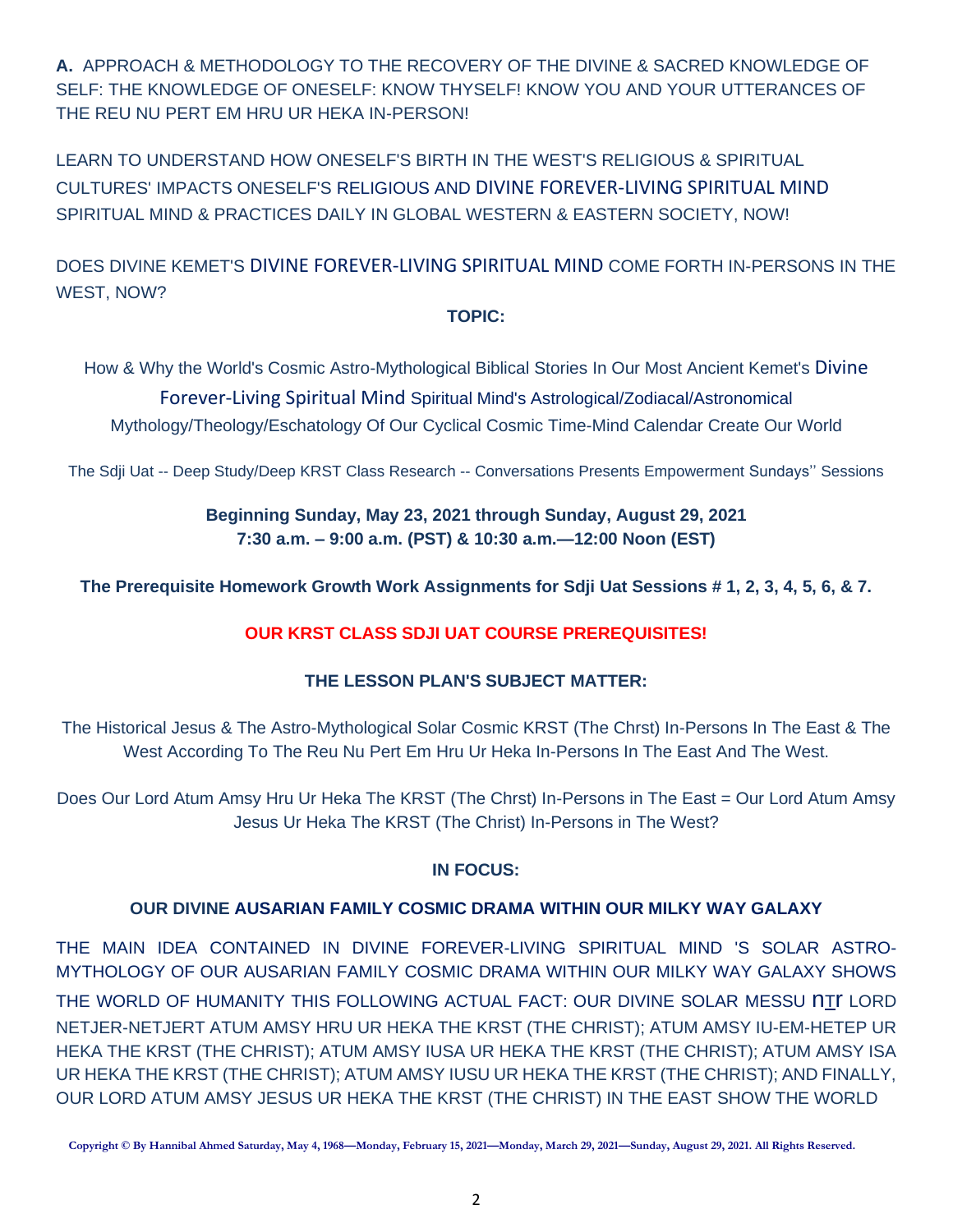OF HUMANITY HOW ATUM AMSY JESUS UR HEKA THE KRST (THE CHRIST) IN THE WEST'S SYSTEM

OF RELIGIOUS AND SPIRITUAL THOUGHT BECAME LITERALIZED AND CARNALIZED IN CONSTANTINE THE GREAT ROMAN EMPIRE'S GOSPELS IN THE WESTERN GLOBAL WORLD SOCIETY? WHY AND HOW DID THIS TRANSFORMATION HAPPEN IN THE ROMAN EMPIRE?

DOES OUR MESSU LORD ATUM AMSY JESUS UR HEKA THE KRST (THE CHRIST)'S MESSIANIC ARCANA DECODED REVEAL THAT OUR LORD ATUM AMSY HRU UR HEKA THE KRST (THE CHRIST) OR OUR LORD ATUM AMSY JESUS UR HEKA THE KRST (THE CHRIST) IN DIVINE KEMET'S DIVINE FOREVER-LIVING SPIRITUAL MIND IN THE EAST = HOW THE REIGN OF CONSTANTINE'S ROMAN EMPIRE TRANSFORMED OUR INNER LORD ATUM AMSY JESUS UR HEKA THE KRST (THE CHRIST) IN-PERSONS ON OUR COSMIC PLANET EARTH WITH WATER AND THE MOON IN THE WEST INTO A DIVINE HEAVENLY CHARACTER WHO LIVES ETERNALLY IN THE KINGDOM OF HEAVEN ON THE OUTSIDE OF THE AGELESS DIVINE HUMAN BEINGS' ETERNAL/IMMORTAL/DIVINE HUMAN SOLAR-SOULS IN-PERSONS? WHY AND HOW DID THIS TRANSFORMATION HAPPEN IN THE ROMAN EMPIRE?

IN DIVINE KEMET'S DIVINE FOREVER-LIVING SPIRITUAL MIND, OUR LORD ATUM AMSY JESUS UR HEKA THE KRST (OUR SOLAR COSMIC CHRIST) OF OUR SOLAR ASTRO-MYTHOLOGY COMES FORTH AT THE VERNAL EQUINOX EVERY 2,155 YEARS X 12 = 25,860 YEARS. THIS GREAT YEAR OF THE WORLD CALENDAR TEACHES THE WORLD OF HUMANITY THAT OUR SOLAR COSMIC CHRIST CYCLICAL COSMIC TIME-MIND CALENDAR IN THE KINGDOM OF THE HEAVENS REQUIRE 25,860 YEARS OR IN ROUND NUMBERS 26,000 YEARS TO TRAVEL FROM ONE COSMIC AGE TO ANOTHER COSMIC AGE IN EACH ONE OF OUR TWELVE ZODIACAL CONSTELLATIONS FOR 2,155 YEARS IN EACH CONSTELLATION X A JOURNEY THROUGH THE TWELVE ZODIACAL CONSTELLATIONS = 2,155 YEARS X 12 ZODIACAL CONSTELLATIONS = 25,860 YEARS.

OF THE NEW COSMIC AGE IN THE KINGDOM OF THE HEAVENS, THE WORLD OF HUMANITY HAS ENTERED INTO THE COSMIC AGE OF HAPY CALLED THE COSMIC AGE OF AQUARIUS, WHERE IT SHALL REMAIN FOR THE NEXT 2,155 YEARS IN THE KINGDOM OF THE HEAVENS. OUR SOLAR COSMIC KRST (CHRIST) PERSONIFICATION REPRESENTS THAT OUR INNER LORD ATUM AMSY JESUS UR HEKA THE KRST OR OUR INNER LORD ATUM AMSY JESUS UR HEKA THE CHRIST IS TO ATTUNE ONESELF IN-PERSON TO BE THE MEDIUM OF THIS NEW COSMIC AGE OF HAPY'S MA'AT'S COSMIC CONSCIENCE-CONSCIOUSNESS SPIRITUAL PENETRATION INTELLIGENCE IN PERSONS ON COSMIC PLANET EARTH WITH WATER AND THE MOON.

## **OTHER INQUIRIES:**

1. DOES OUR INNER LORD ATUM AMSY JESUS UR HEKA THE KRST (THE CHRIST) LIVES WITHIN OUR INNER PERSONS? CAN YOU EXPLAIN WHY AND HOW ACCORDING TO YOUR UTTERANCES OF REU NU PERT EM HRU UR HEKA IN-PERSON?

2. WHAT IS EGYPTOLOGIST GERALD MASSEY'S DEFINITION, DESCRIPTION, AND EXPLANATION CONCERNING THE NATURAL GENESIS AND TYPOLOGY OF EQUINOCTIAL CHRISTOLATRY? WRITTEN IN ONESELF'S OWN WORDS COMPOSE A MINIMUM 15 SENTENCES' PARAGRAPH ON GERALD MASSEY'S CONCEPT OF "THE NATURAL GENESIS AND TYPOLOGY OF EQUINOCTIAL CHRISTOLATRY."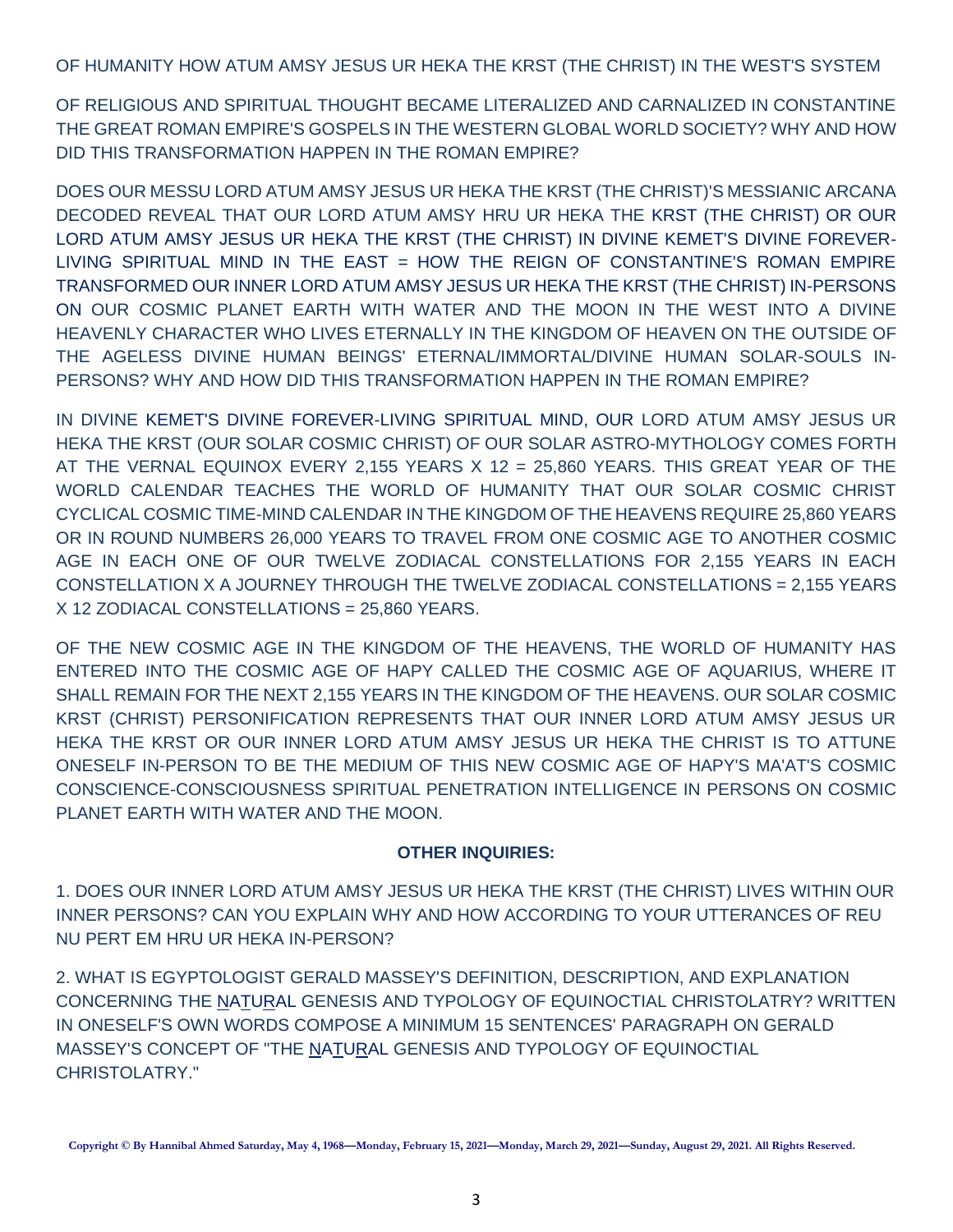3. DO OUR LORD ATUM AMSY JESUS UR HEKA THE KRST OR OUR LORD ATUM AMSY JESUS UR HEKA THE CHRIST PERSONIFY EACH PERSON'S OWN INNER ETERNAL/IMMORTAL/ DIVINE HUMAN

LIVING SEVENFOLD SPIRITUAL SOLAR-SOUL-SPARK OF nTr PTAH-NEB-ANKH UR HEKA'S COSMOS' DIVINE CONSTITUTION IN-PERSONS? CAN YOU EXPLAIN WHY AND HOW ACCORDING TO YOUR UTTERANCES OF REU NU PERT EM HRU UR HEKA IN-PERSON?

4. WHAT CONSTITUTES THE DIVINE KNOWLEDGE OF ONESELF ACCORDING TO THE UTTERANCES OF THE REU NU PERT EM HRU UR HEKA THE KRST (THE CHRIST) IN-PERSONS? EXPLAIN ONESELF'S DIVINE KNOWLEDGE OF SELF ACCORDING TO YOU AND YOUR UTTERANCES OF REU NU PERT EM HRU UR HEKA IN-PERSON?

5. WHY DOES OUR LORD ATUM AMSY JESUS UR HEKA THE KRST (THE CHRIST) REPRESENT OUR INNER DIVINE KING OF GLORY AND THE DIVINE LIGHT OF THE WORLD IN-PERSONS: THE DIVINE HUMAN BEINGS IN-PERSONS IN THE EAST AND THE WEST?

6. COULD OUR LORD ATUM AMSY JESUS UR HEKA THE KRST (THE CHRIST) IN THE WEST, STARTING IN THE ROMAN EMPIRE, MEAN THAT ATUM AMSY JESUS UR HEKA THE CHRIST SHALL ALWAYS REPRESENT OUR LORD ATUM AMSY JESUS UR HEKA THE CHRIST INPERSONS IN THE WEST? WHAT SAY YOU AND YOUR UTTERANCES OF REU NU PERT EM HRU UR HEKA IN-PERSON?

# **[THE HISTORICAL YESHUA NAME IN THE ROMAN EMPIRE BECAME THE SOUND AND NAME OF](https://www.amazon.com/Historical-Jesus-Mythical-Christ/dp/1881316041/ref=pd_ybh_a_6?_encoding=UTF8&psc=1&refRID=GXXHM0QVJDHHE3B9KRCV)  [JESUS UR HEKA IN THE](https://www.amazon.com/Historical-Jesus-Mythical-Christ/dp/1881316041/ref=pd_ybh_a_6?_encoding=UTF8&psc=1&refRID=GXXHM0QVJDHHE3B9KRCV) ROMAN EMPIRE**



#### **OUR KRST CLASS SDJI UAT COURSE PREREQUISITES! Click the Above Link**

# **HOMEWORK Growth Work Assignment # 1-Parts A & B:**

OneSelf's Eternal/Immortal/Divine Sevenfold Spiritual I-Atum-I Sevenfold Spiritual Stellar-Lunar-Solar Soul-Spark's Inquiries In-Person on Our Cosmic Planet Earth with Water and the Moon: "Whence do I come?" "Who am I?" "What is the identity of the eternal life essences' lifeforce that animates my being?" "Why am I here within this material world's life?" "What is the genuine nature of this material world within which I live?" "Where shall I go after the end of my physical existence within this material world's life and my spiritual transition, transformation, resurrection, rebirth, and ascension into eternal life essences?" "Will I enter into eternal life essences in the full consciousness of My Self being an I-Atum-I Immortal Solar-Soul-Spark of the Cosmos?" What says the Utterances of the Reu Nu Pert Em Hru Ur Heka?

In the Aegean cultures in the West, the sounds or names of Divine Kemet's Netjer-Neb-er-Tjer Atum Amsy Hru Ur Heka; Iusa Ur Heka; Iu-su Ur Heka; Isa Ur Heka; Heru Ur Heka; or Horus Ur Heka became distorted in the Greeks' Way of expressing the sounds and names of Hru Ur Heka, Heru Ur Heka, Horus Ur Heka, or Hesus Ur Heka.

The Greeks made the sound of Hru Ur Heka's a Greek name. The Greek's sound of the name Hru Ur Heka became Ἰησοῦς pronounced it is "Yay-soos," or "Iesous/Iusous." In the Biblical Semite-Jewish-Hebrew

**Copyright © By Hannibal Ahmed Saturday, May 4, 1968—Monday, February 15, 2021—Monday, March 29, 2021—Sunday, August 29, 2021. All Rights Reserved.**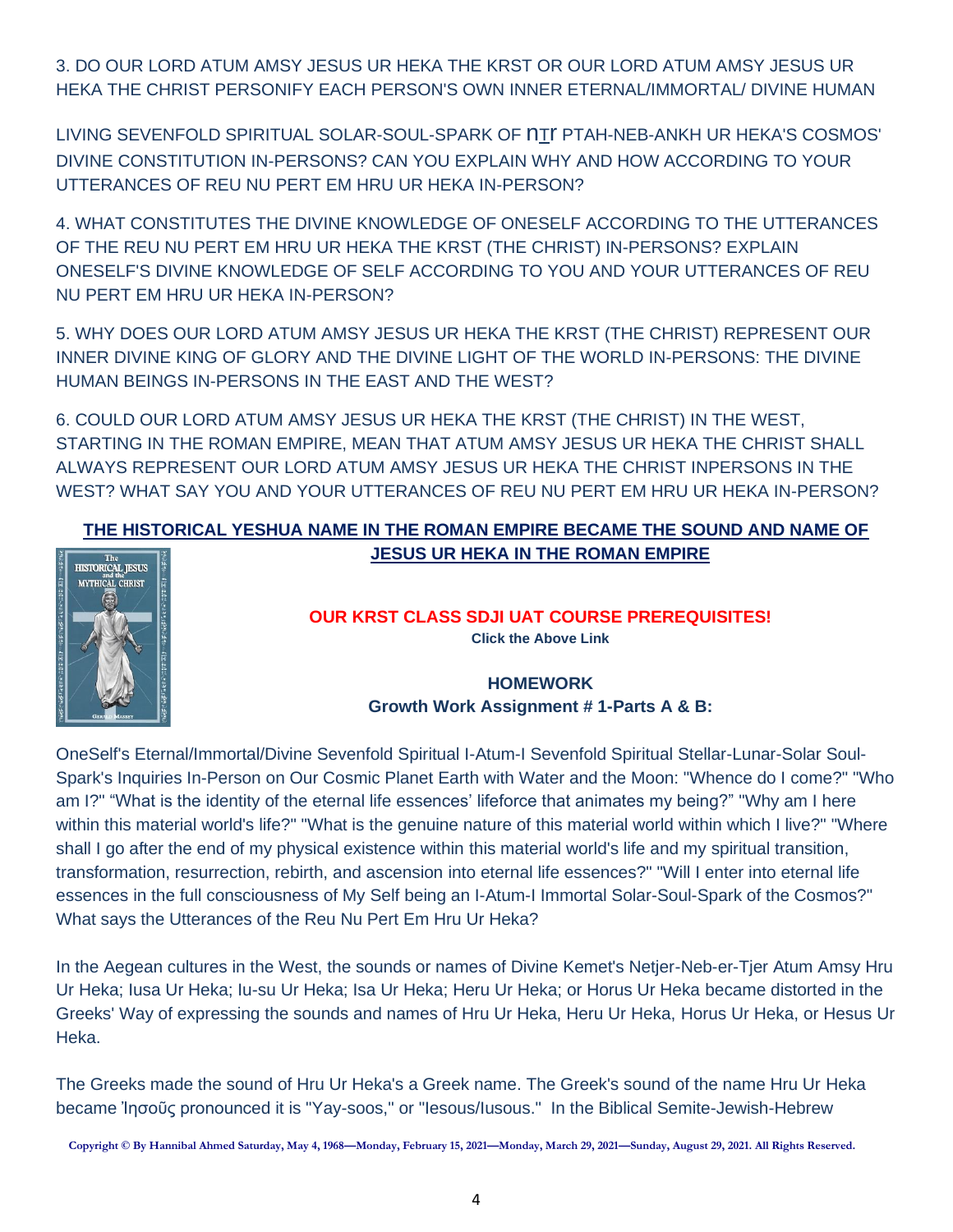legends of the Semite-Jewish-Hebrew Greek people, the Greek name's sound is similar in the Hebrew name, Yeshua or Jehoshua. The Hebrew name Yeshua or Jehoshua was known and used in the Semite Jewish-Hebrew Biblical legends: It's a version of Joshua, and it means "salvation."

In the Roman Empire, for the Judean followers of the Semite-Jewish historical Yeshua or Jehoshua ben Pandira, Yeshua or Jehoshua ben Pandira's names are sounds of Semite-Jewish-Hebrews' names that became Latinized in the Roman Empire and called "Jesus."

Yeshua or Jehoshua ben Pandira's Gospel's followers reasoned that the sound of the name "Jesus" derives from Yeshua = Messiah = Iesous/Iusous = Jesus = Christ the Promised Messiah!

In this Way, in the Roman Empire, the Kamite Æthiopian Kemetic Solar Cosmic Lord Atum Amsy Iu-em-Hetep Ur Heka; Hru Ur Heka; Iusa Ur Heka; Isa Ur Heka; or Iusu Ur Heka the KRST (Our Astro-Mythological Solar Cosmic Christ) became the sound of the name "Jesus" derives from Yeshua = Messiah = Iesous/Iusous = Jesus = the Promised Christ the Messiah.

All of this transformation came forth because our Astro-Mythological Solar Cosmic Christ came forth from the Astrological/Zodiacal/Astronomical Mythology/Theology/Eschatology Knowledge captured and contained in Our ▲ *Kamite Æthiopia Kemetic Zodiac Bible, which is all mapped out for us in the celestial kingdom state of the heavens!*

Thus, the Latinized name "Jesus" derives from Yeshua = Messiah = Iesous/Iusous = Jesus = the Promised Christ the Messiah. To reiterate, all of this transformation came forth because known was our Astro-Mythological Cosmic Solar Christ and our ▲ Kamite Æthiopia Kemetic Zodiac Bible.

In the lands ruled by the Roman Empire, the ancient Egyptian Gnostics taught its sacred esoteric astroreligious and spiritual wisdom of our Cyclical Cosmic Time-Mind Calendar.

# **THE ASTRO-MYTHOLOGICAL COSMIC SOLAR CHRIST IN THE GREAT YEAR OF THE WORLD**

In Divine Kemet's divine forever-living spiritual mind, our Astro-Mythological Solar Cosmic Christ identified in the ▲ Kamite Æthiopia Kemetic Zodiac Bible = Our Solar Cosmic Christ the Divine Traveler in Our Cyclical Cosmic Time-Mind Calendar of Every 26,000 Years. Our Solar Cosmic Christ constitutes our Marker in the Kingdom of the Heavens that tells us when a new cosmic age has come forth for the divine human beings to attune into it: The New Cosmic Age's Cosmic Conscience-Consciousness Spiritual Penetration Intelligence In-Persons.

Our present New Age of Hapy came forth around 1900 AD. The world of humanity lives in the New Cosmic Age of Hapy called the New Cosmic Age of Aquarius in the West.

Our Cyclical Cosmic Time-Mind is known as the 26,000 Years Calendar called "The Great Year of the World."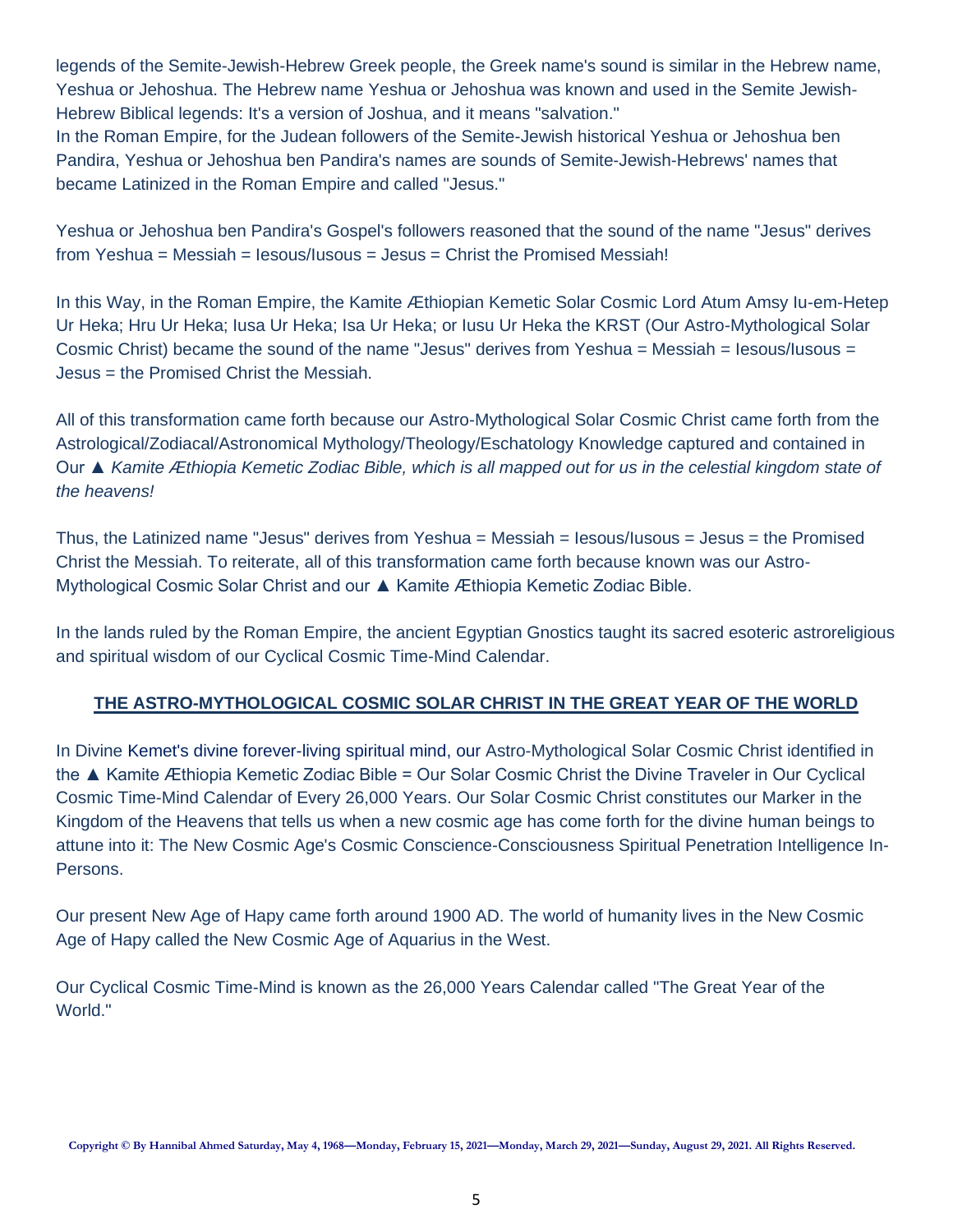# **OUR KRST CLASS SDJI UAT COURSE PREREQUISITES!**

# **GROWTH WORK ASSIGNMENTS FOR DEEP STUDY/DEEP RESEARCH FOR SESSIONS # 1, 2, 3, 4, 5, 6, & 7.**

## **Homework Growth Work Assignment # 1-A:**

In its entirety, read, study, and master the contents of Gerald Massey's findings captured and contained in the paperback edition of his book: The Historical Jesus and The Mythical Christ: The NaTuRal Genesis and Typology of Equinoctial Christolatry, (A & B Books Publishers, Brooklyn, New York, 112001, paperback edition: ISBN 1-881316-04-1) and #1-B: In its entirety, read, study, and master the contents of Gerald Massey's Lectures, (A & B Books Publishers, Brooklyn, New York, 112001, paperback edition: ISBN 1-881316-20- 3[pbk]).

The<br>HISTORICAL JESUS MYTHICAL CHRIST

> erald assev's ecture

## **OUR KRST CLASS SDJI UAT COURSE PREREQUISITE!**

**The Prerequisite Link for Homework Growth Work Assignment:**

**Part 1-A:** 

**The Historical Jesus & The Mythical Christ**

[https://www.amazon.com/Historical-Jesus-](https://www.amazon.com/Historical-Jesus-MythicalChrist/dp/1881316041/ref=pd_ybh_a_6?_encoding=UTF8&psc=1&refRID=GXXHM0QVJDHHE3B9KRCV)

[MythicalChrist/dp/1881316041/ref=pd\\_ybh\\_a\\_6?\\_encoding=UTF8&psc=1&refRID=GXXHM0QVJDHHE3B9K](https://www.amazon.com/Historical-Jesus-MythicalChrist/dp/1881316041/ref=pd_ybh_a_6?_encoding=UTF8&psc=1&refRID=GXXHM0QVJDHHE3B9KRCV)RCV **Click the Above Link**

## **OUR KRST CLASS SDJI UAT COURSE PREREQUISITE!**

### **The Prerequisite Link for Homework Growth Work Assignment:**

**Part 1-B:** 

**Gerald Massey's Lectures** [https://www.amazon.com/Gerald-Masseys-Lectures-](https://www.amazon.com/Gerald-Masseys-Lectures-Massey/dp/1881316203/ref=sr_1_1?dchild=1&keywords=Gerald+Massey%27s+Lectures&qid=1618699739&sr=8-1)[Massey/dp/1881316203/ref=sr\\_1\\_1?dchild=1&keywords=Gerald+Massey%27s+Lectures&qid=1618699739&sr=8-1](https://www.amazon.com/Gerald-Masseys-Lectures-Massey/dp/1881316203/ref=sr_1_1?dchild=1&keywords=Gerald+Massey%27s+Lectures&qid=1618699739&sr=8-1)

**Click the Above Link**



Baba Malik Ahmed, Founder / former Chief Executive Director of

Better Family Life Cultural, [Educational and Business Center, Inc.](https://www.betterfamilylife.org/) shared a photo o[f Dr. Yosef A. A. ben-Jochannan:](https://www.youtube.com/results?search_query=the+works+of+dr.+yosef+ben+jochannan) Starting in September 1970, Sn Sba Baba Hannibal Ahmed started his Studies on Ancient Upper and Lower Egypt: Ancient Kamite Æthiopia Smai Tawy Ta-Mery Kemet, Kemetology, and Egyptology.

Dr. Yosef A. A. ben-Jochannan: Kemetologist, Nubianologist, and Egyptologist guided Sn Sba Hannibal's Studies whose life's work is detailed in Author, Malik Ahmed's, debut memoir, [From the Projects to the Pyramids: In Search of a Better Family Life.](https://www.amazon.com/Projects-Pyramids-Search-Better-Family/dp/1734097019)

**Copyright © By Hannibal Ahmed Saturday, May 4, 1968—Monday, February 15, 2021—Monday, March 29, 2021—Sunday, August 29, 2021. All Rights Reserved.**